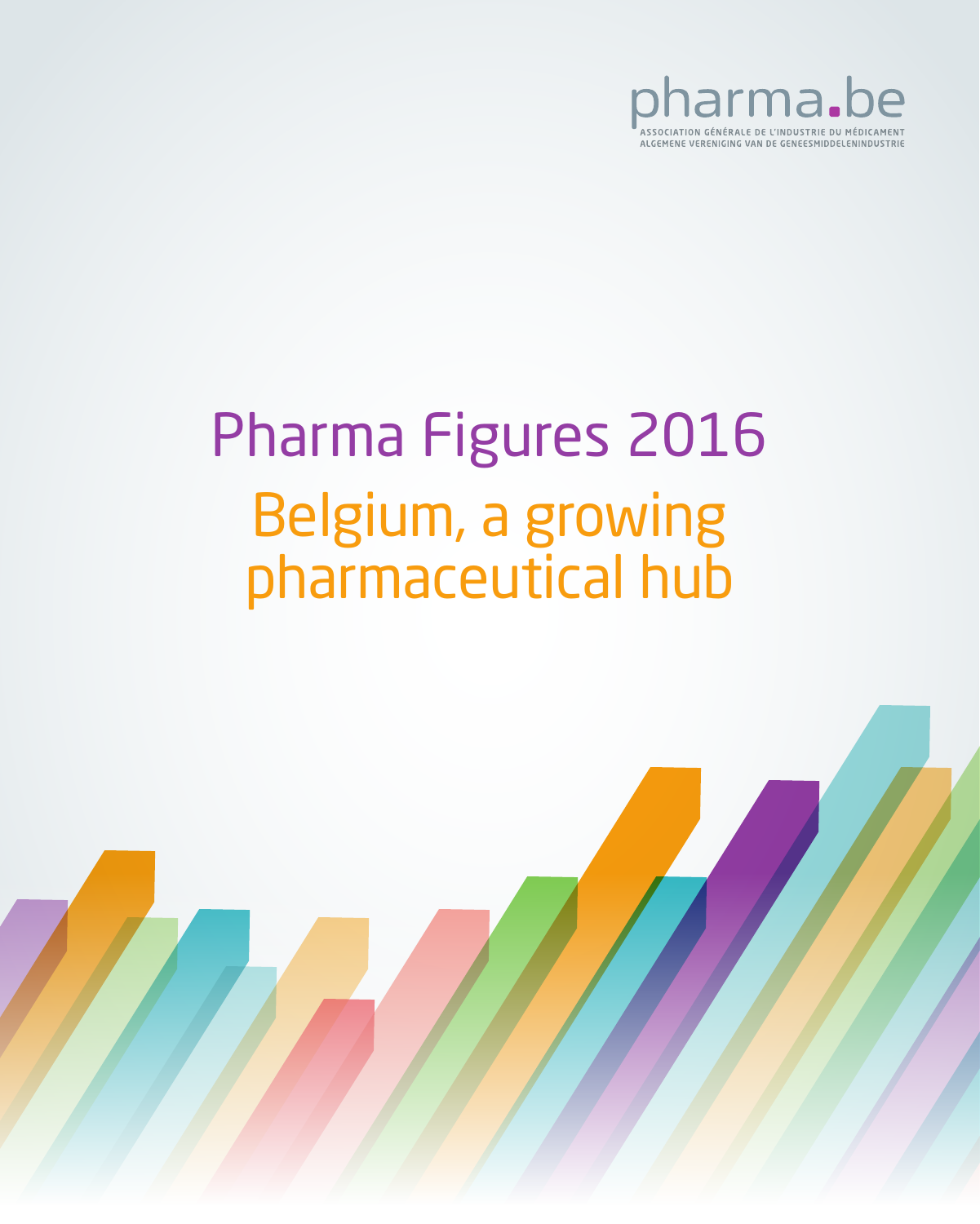# 2016 at a glance

2016 was again a successful year for the pharmaceutical sector in Belgium.

Belgium reinforced its position as a leading world player in the field of pharmaceutical development and production, employing **35,250** people in the sector. In 2016, **552 new jobs** were created, with almost half of these in Research and Development (R&D). **Investment in R&D** in the pharmaceutical industry was also at a high: **2.89 billion euros in 2016**. That is an increase of **11.6%** compared to the previous year.

The record export figures for 2015 in the pharmaceutical industry were practically matched in 2016 with **40.7 billion euros**. The **sector accounts for more than one-tenth (11.3 %) of all Belgian export**. The strong pharma figures in 2016 underline the growing importance of the sector for the Belgian economy.

## Key figures of the pharmaceutical sector in Belgium in 2016

€2.89 Bn in R&D investment

= 11.6% increase

since 2015

€40.7 Bn

in export of medicines and vaccines

 $= 11.3%$ of all Belgian Export

4,472 researchers

since 2015

= 5.5% increase

35,250 jobs

= 552 additional jobs since 2015 (+1.6%)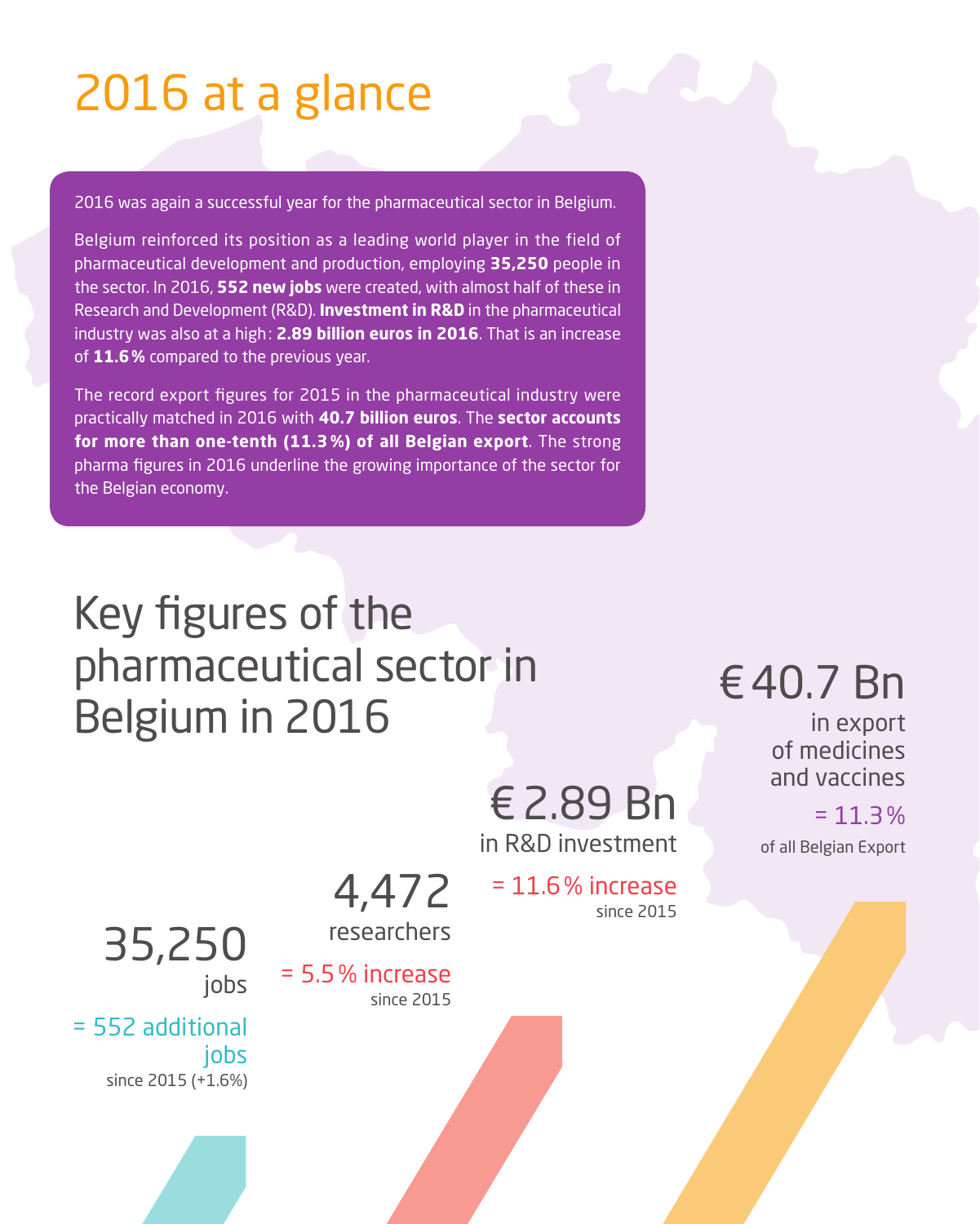#### **Growing and diversified talent pool** 1

#### **Huge job creator**

In 2016, **35,250 people** were employed in the pharmaceutical sector in Belgium, an increase of **1.6 %** compared to 2015. In one year the sector created 552 new jobs. The growing employment figure is mainly due to the expansion of R&D and production activities. The employment share of the pharmaceutical sector in the entire manufacturing industry is **7.6%**.

Thanks to the excellent Belgian universities and the attractive reputation of the sector, the pharmaceutical industry is able to count on highly qualified and diversified staff. More than half (57.5%) has taken higher education and almost **1 in 3 employees** (29%) a **university education**. The sector also attracts talent from across the border: almost one in 5 researchers (18%) comes from abroad.

The presence of pharmaceutical companies also creates a large number of jobs in other sectors, for example in hospitals (clinical trials), the logistics sector and in other sectors which supply goods or services for the development or distribution process of pharmaceutical products. **Each job in the pharmaceutical sector creates approximately 4.6 additional jobs in other sectors.**

#### **Towards a gender balance**

The number of female employees in the pharmaceutical industry is also continuously increasing. In 2016, the proportion of women in the sector increased to **50%**. This is a slight increase of 0.6% since 2015. In leadership positions in pharma, the proportion of women stands at 31.5%. These figures are far higher than in most other sectors.

|                              | <b>Proportion</b><br>of women | <b>Proportion of women</b><br>in leadership positions |
|------------------------------|-------------------------------|-------------------------------------------------------|
| <b>Pharmaceutical sector</b> | 50.0%                         | 31.5%                                                 |
| Chemical sector              | 21.9%                         | 15.8%                                                 |
| Food sector                  | 31.1%                         | 23.1 %                                                |
| Telecommunications           | 27.2%                         | 25.5%                                                 |
| Energy sector                | 22.5%                         | 12.7%                                                 |

In management teams in the sector the percentage of women rises to 41%. In research teams almost 2 out of 3 positions (62%) are filled by women.

#### Employment **in figures**

# jobs



+1.6% since 2015

552 additional jobs

including 235 jobs (43%) in R&D



1 job in the pharmaceutical sector creates 4.6 jobs

in other sectors

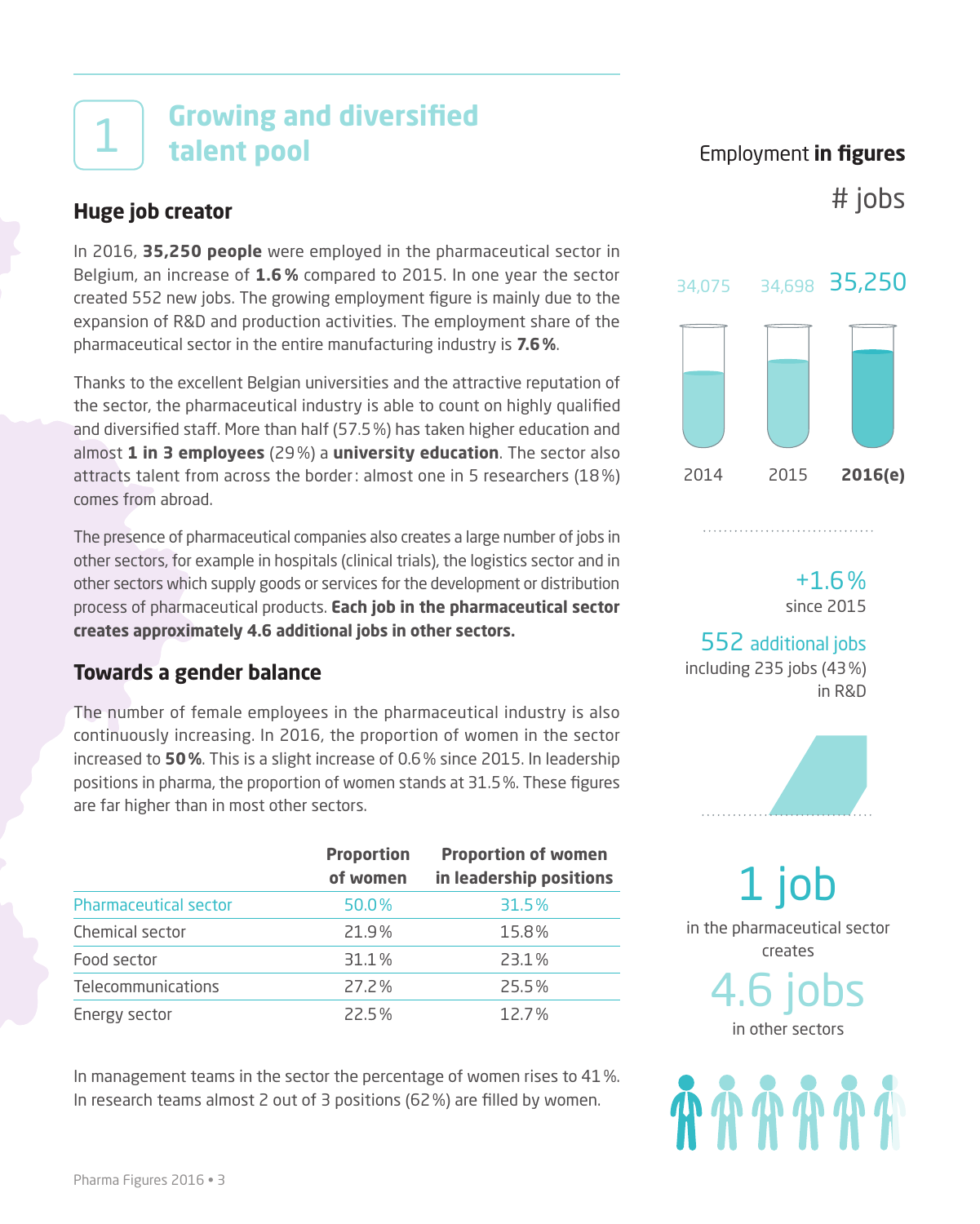

#### **Record investment in R&D**

### R&D investment **in figures**  in € Bn



R&D investment has risen for the

3rd

successive year

The pharmaceutical sector remains the most innovative sector in Belgium. Together the R&D departments of the pharmaceutical companies in Belgium have invested **2.89 billion euros in 2016** in research into new and innovative treatments for patients. This is an increase of **11.6%** compared to the previous year, a new record amount.

Belgium is known worldwide as an attractive country for research due to a large number of **leading universities and research centres, and a regulatory framework that encourages research**.

#### **Growing number of researchers**

The increasing investment in R&D also translates in additional jobs for highly qualified researchers. Almost **4,500 employees** in the pharmaceutical sector are actively involved in research. This is an increase of **5.5 %** compared to 2015. They are researchers with varying, but complementary types of training (medicine, biology, genetics, pharmacology, (bio-) engineering, etc.), committed to research into innovative medication.

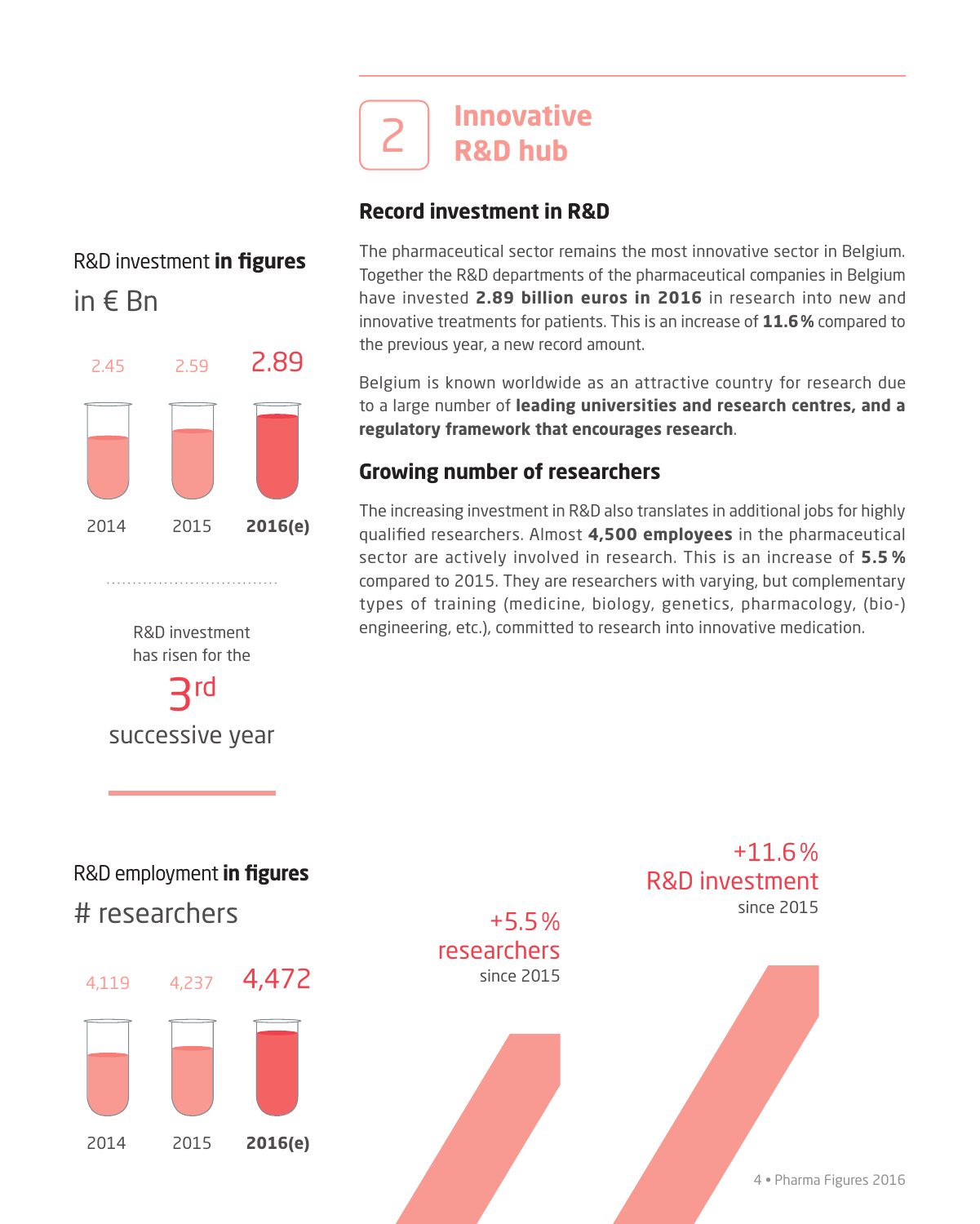#### **Globally recognised export champion**  3

#### **Large share in the total export figures**

The direct economic importance of the pharmaceutical sector in Belgium can also be demonstrated by its impressive export figures. **More than one-tenth (11.3 %)** of all Belgian export are realised in the pharmaceutical industry.

In 2016, the sector exported for **40.7 billion euros** in medicines and vaccines. The export record of 2015 (41.01 million euros) was practically matched.

#### **Gateway to Europe and even further**

The Belgian pharmaceutical industry enjoys impressive export figures thanks to its unique location in Europe, its easy access to foreign markets and its excellent logistical infrastructure for the distribution of medicines and vaccines.

**Almost half** of the export (47.6 %) goes to countries **outside the EU**. Approximately one-fifth (20.5 %) of the exported medicinal products is intended for the North American market, and one-eighth (12.6%) goes to the Asian market. The know-how of the Belgian pharmaceutical sector is clearly generally recognised, also outside Europe.



Export of pharmaceuticals

**in figures**

in € Bn

The sector<br>represents<br>11.3%<br>of all Belgian<br>export The sector represents 11.3% of all Belgian export

Trade balance **in figures**

### **Important share in the positive Belgian trade balance**

The pharmaceutical industry is a cornerstone of the Belgian economy, the importance of which cannot be overestimated. The sector realised a positive trade balance of more than **7.2 billion euros** in 2016. This is **an increase of nearly 1 billion euros or 14.3%** compared to the year before. In doing so, the sector made an important contribution to the positive Belgian trade balance (24.1 billion euros) in 2016.

> $+14.3%$ since 2015



4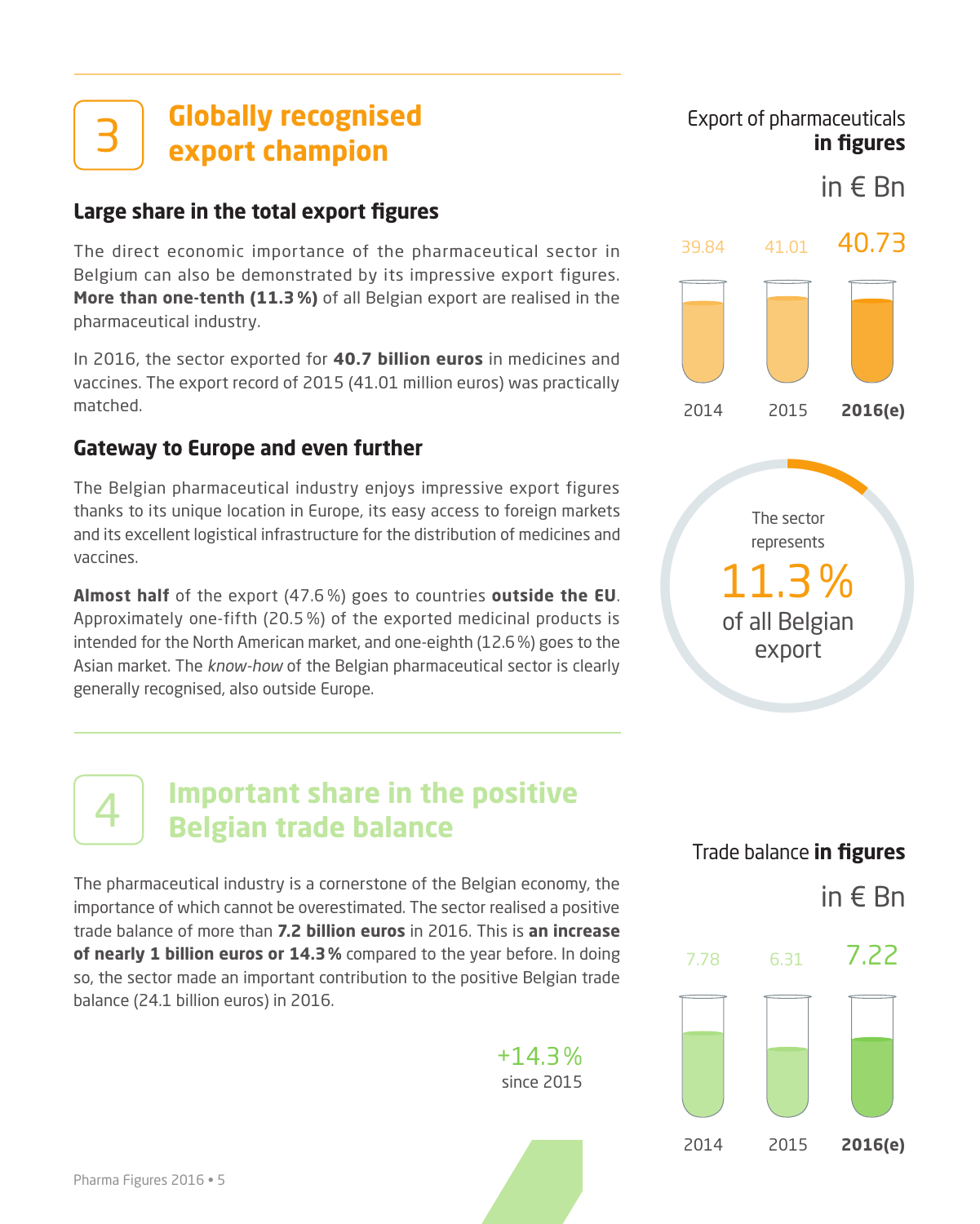# The pharmaceutical landscape of Belgium

pharma.be figures based on member companies – March 2017

- **Headquarters of pharma companies**
- Pharma R&D sites
- **Pharma production sites**
- **Universities and research centres**
- Bio-incubators
- Academic hospitals

## Innovative pharmaceutical companies with state-of-the-art R&D and production sites

The Belgian pharmaceutical sector has a large number of R&D and production facilities. This creates a positive environment where smaller pharmaceutical startups, university spin-offs, and small and medium-sized enterprises can work closely together with larger multinationals.

## Strongly anchored ecosystem

 $\boldsymbol{\times}$  0

The Belgian pharmaceutical ecosystem, characterised by its diversity, creates a fertile and favourable environment for innovation. The pharmaceutical companies, universities, research centres and hospitals all work closely together.

15 **Headquarters**

14 **R&D facilities**

32 **Production sites** 

12 **Universities and research centres** 

14 **Bioincubators**

**Academic hospitals**

7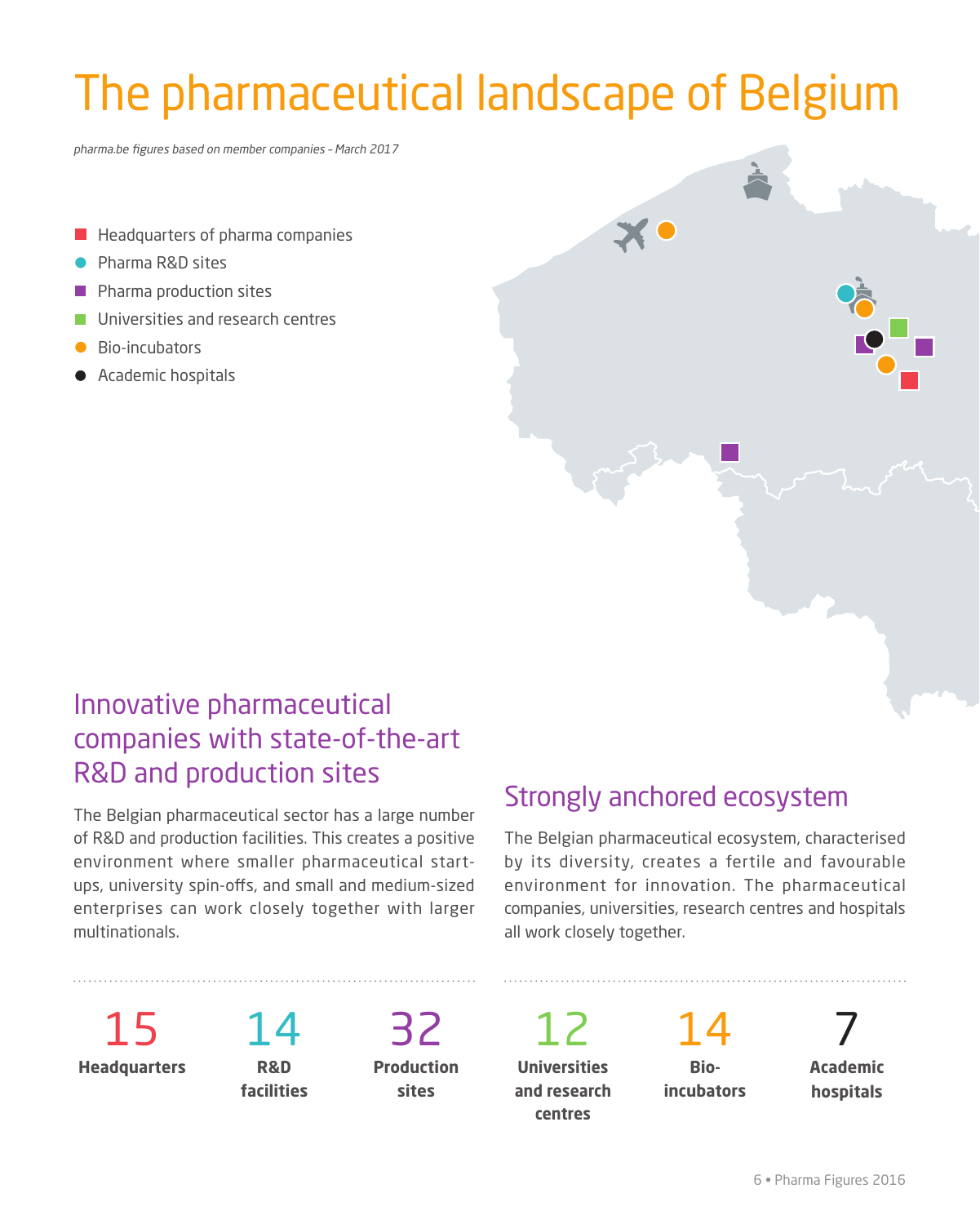132 **pharma.be counts 132 member companies**

 $\frac{1}{\sqrt{2}}$ 

 $\overline{\phantom{a}}$ 

m.

 $\bullet$ 

 $\mathbf{\Sigma}$   $\mathbf{\Gamma}$ 

 $\sigma$ 

 $\bigodot$ 

F.  $\bullet$ 

**EE PO**